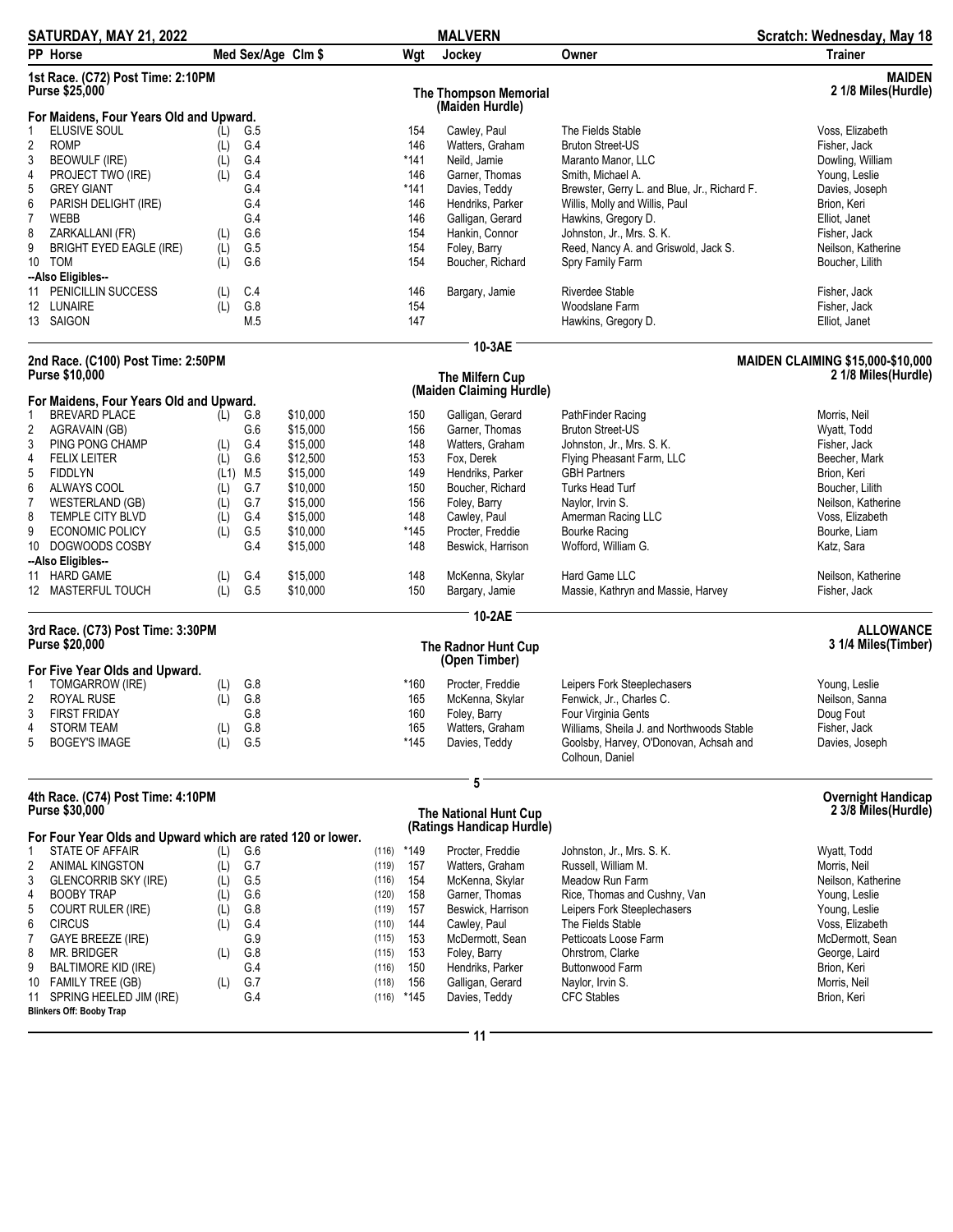| SATURDAY, MAY 21, 2022                                     |                                         |     |                    | <b>MALVERN</b>                                      |                   | Scratch: Wednesday, May 18                             |                 |
|------------------------------------------------------------|-----------------------------------------|-----|--------------------|-----------------------------------------------------|-------------------|--------------------------------------------------------|-----------------|
|                                                            | <b>PP Horse</b>                         |     | Med Sex/Age Clm \$ | Wgt                                                 | Jockey            | Owner                                                  | <b>Trainer</b>  |
| 5th Race. (C75) Post Time: 4:50PM<br><b>Purse \$10,000</b> |                                         |     |                    | <b>The Henry Collins</b><br>(Maiden Starter Hurdle) |                   | <b>MAIDEN STARTER ALLOWANCE</b><br>2 1/8 Miles(Hurdle) |                 |
|                                                            | For Maidens, Four Years Old and Upward. |     |                    |                                                     |                   |                                                        |                 |
|                                                            | PLEASECALLMEBACK                        | (L) | G.5                | 154                                                 | Hendriks, Parker  | Upland Flats Racing                                    | Brion, Keri     |
| 2                                                          | CATCHER'S MITT                          |     | G.4                | *141                                                | Procter, Freddie  | Wofford, William G.                                    | Miller, Zach    |
| 3                                                          | <b>MEKONG</b>                           |     | G.6                | 154                                                 |                   | Hawkins, Gregory D.                                    | Elliot, Janet   |
| 4                                                          | SHENDAM (FR)                            | (L) | G.6                | 154                                                 | Cawley, Paul      | <b>Willow Oak Stable</b>                               | Voss, Elizabeth |
| 5.                                                         | <b>CAUSE FOR PARDON</b>                 | (L) | G.7                | 154                                                 | Garner, Thomas    | <b>Ballybristol Farm LLC</b>                           | Young, Leslie   |
| 6                                                          | <b>MARKET BUBBLE</b>                    | (L) | G.6                | 154                                                 | Bargary, Jamie    | Northwoods Stable and Williams, Sheila J.              | Fisher, Jack    |
|                                                            | <b>HERO'S RETURN</b>                    | (L) | G.5                | 154                                                 | Fox, Derek        | Happenstance Stable and O'Donovan, Achsah              | Beecher, Mark   |
| 8                                                          | AHNAF                                   |     | G.5                | 154                                                 | Foley, Barry      | Shepherd, Rebecca                                      | Bourke, David   |
| 9                                                          | LOWCOUNTRY                              | (L) | G.4                | **139                                               | Boucher, Mell     | Raising Hull Racing                                    | Boucher, Lilith |
|                                                            | 10 QUALITY CHOICE                       | (L) | G.7                | 154                                                 | Watters, Graham   | Holwood Stable                                         | Beecher, Mark   |
|                                                            | --Also Eligibles--                      |     |                    |                                                     |                   |                                                        |                 |
|                                                            | 11 ONDALOVE (FR)                        | (L) | G.5                | 154                                                 | Beswick, Harrison | <b>Ballybristol Farm LLC</b>                           | Young, Leslie   |
|                                                            | Cheek Piece On: Ahnaf; Quality Choice   |     |                    |                                                     |                   |                                                        |                 |
|                                                            |                                         |     |                    |                                                     |                   |                                                        |                 |

**10-1AE**

Scratches by 10:00 a.m., Wednesday, May 18 with the NSA Office (410-392-0700). For communication with the NSA after 5:00 p.m. Friday: Bill Gallo (443-553-1882).

Radnor Stewards: Charles Fleischman (Presiding), Rug Howard, Wayne Van Sant; Doris Paxson (Safety Steward).

NSA Officials: Stewards Secretary-Bill Gallo, Clerk of Scales-Jake Chalfin, Horse Identifier-Doris Paxson, Starter-Burling Vannote, Testing Vet-Dr. Clarke Cushing, Medication Veterinarian-Dr. Jeff Witwer (803-243-0328).

The Radnor SOTA representative will be Todd Wyatt (302-521-8080). The SJAA Jockey representative will be Tom Garner (443-690-3958). Please direct all horsemen's issues or concerns to these individuals prior to approaching the Race Chairman or a member of the Race Committee.

ATTENTION JOCKEYS: There will be a mandatory meeting of all jockeys with the Stewards at 1:15 p.m. at the Stewards tower. ALL RIDERS MUST ATTEND. All jockeys are reminded to check-in with the Clerk of Scales one hour prior to post time for the first race and report his/her engagement(s) and overweight, if any.

There will be a meeting of Officials at 1:00 p.m. on the first floor of the Stewards' tower.

There will be a mandatory pre-race vet check at the barn with Dr. Jaime Minnella starting at 10:30 a.m. LASIX HORSES MUST BE ON THE GROUNDS 4 HOURS PRIOR TO POST TIME FOR THEIR SCHEDULED RACE. ALL HORSES MUST BE ON THE GROUNDS 2 HOURS PRIOR TO POST TIME FOR THE FIRST RACE UNLESS EXCUSED BY THE STEWARDS FOR EXTENUATING CIRCUMSTANCES.

THIRD PARTY FUROSEMIDE (SALIX) ADMINISTRATION

Horsemen are reminded that third party administration of furosemide (Salix) is in effect at this race meet. Please refer to the NSA website nationalsteeplechase.com for complete details of the NSA Medication policy. Contact Dr. Jeff Witwer (803-243-0328).

Foal papers are not required to be on file with the Horse Identifier at the races providing the horse can be properly identified; and tattoos or microchip are required for all horses, with a one-time exception providing the horse can be identified by his/her markings. All scratches must be made no later than one hour prior to post time for the first race.

Thanks to generosity on the part of the Atterbury Family there will be a leading rider award of \$1500 (Points will be awarded as follows: 10 points for first; 4 points for second; 1 point for third).

CREDENTIALS NEEDED: NSA pins will allow admittance to most subscriber areas around the race course, including the paddock. NSA hang tags will give entrance to Gate 2 (stable area only).

The Radnor Hunt Races will once again welcome participating owners, trainers, riders and officials to the Fox's Den on the infield to enjoy a buffet lunch along with a live stream of the races. OTRs and officials will need Radnor Hunt Races credentials to access the Fox's Den. Each participating OTR will receive two complimentary passes and may purchase up to two additional passes for \$100 each; after which additional passes may be purchased for \$325 each. Each participating OTR must contact the Radnor Hunt Races office by phone or email no later than noon on May 17 to reserve passes to the Fox's Den for themselves and their quests. Please call Brooke Pitone at 610-388-8383 or email her at bpitone@brandywine.org. No reservations or payment will be accepted after May 17 or on Race Day.

Grooms and jockeys are invited to enjoy complimentary hot dogs, hamburgers, chips, and drinks from 10:00 am to 2:30 near the stables. No reservation necessary! All are welcome in the Fox's Den after the last race to watch replays and toast the day's winners.

Contact Skip Achuff regarding stabling (610-299-9095). No bedding provided.

There will be hoses at the finish line.

PADDOCK SCHEDULE ALL HORSES MUST SADDLE IN THE BARN AND PROCEED TO THE PADDOCK AS A GROUP

FIRST RACE RACE 1:50 pm - horses leave stable area to the paddock for the 1st race. 2:05 pm - riders up, horses leave paddock 2:10 pm - post time for first race

SECOND RACE 2:30 pm - horses leave stable area to the paddock for the 2nd race. 3:45 pm - riders up, horses leave paddock 2:50 pm post time for second race

THIRD RACE 3:10 pm - horses leave stable area to the paddock for the 3rd race. 3:25 pm - riders up, horses leave paddock 3:30 pm - post time third race

FOURTH RACE 3:50 pm - horses leave stable area to the paddock for the 4th race. 4:05 pm - riders up, horses leave paddock 4:10 pm - post time fourth race

FIFTH RACE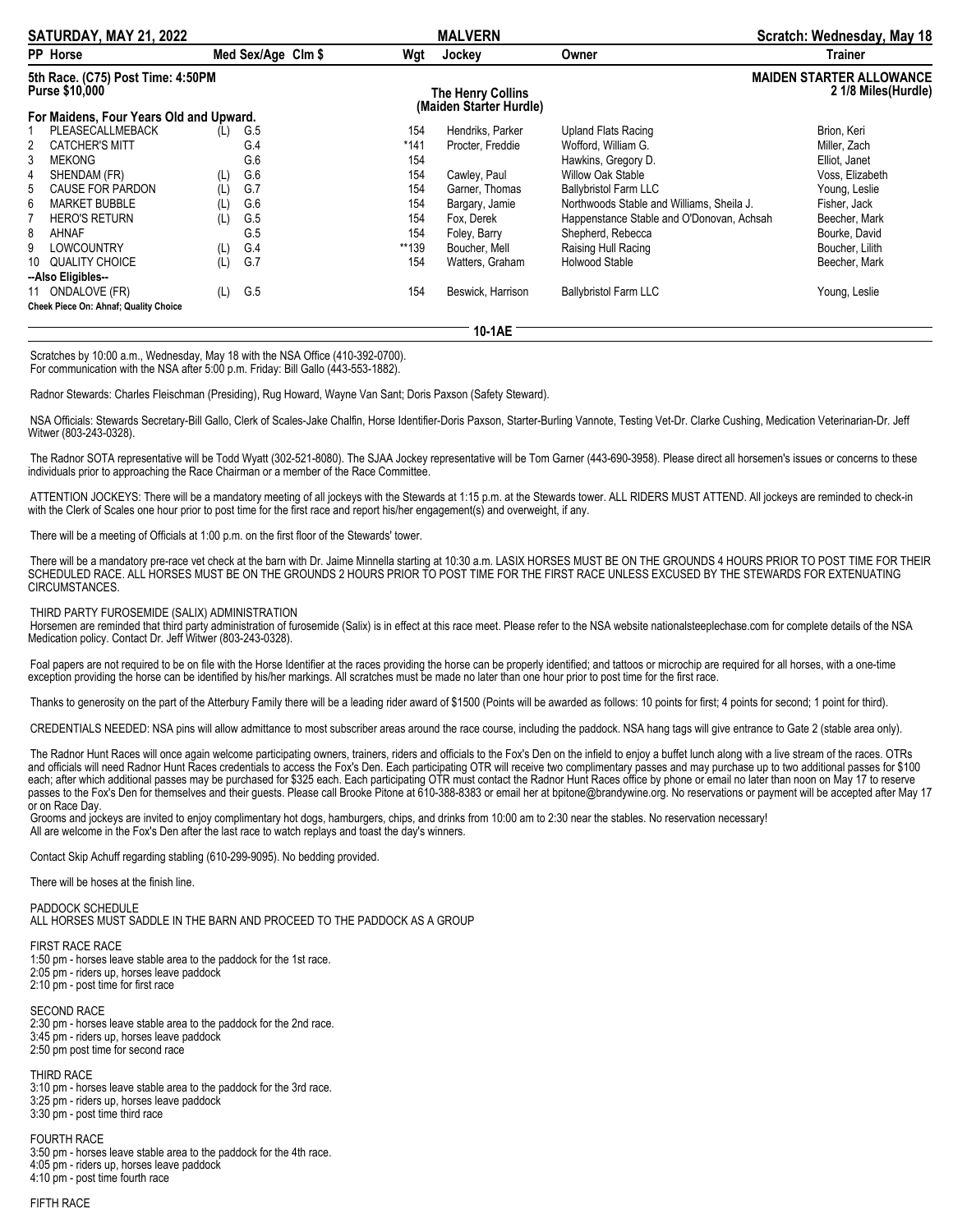| <b>SATURDAY, MAY 21.</b><br>2022 |                                        |     | <b>MALVERN</b><br>MAL |       | May 18<br>Wednesday.<br>Scratch. |
|----------------------------------|----------------------------------------|-----|-----------------------|-------|----------------------------------|
| <b>PP</b> Horse                  | $C$ lm $\,$<br>Sex/Age<br>MAN.<br>.nea | Wat | Jocke∨                | Owner | Trainer                          |

4:30 pm - horses leave stable area to the paddock for the 5th race. 4:45 pm - riders up, horses leave paddock

4:50 pm - post time fifth race

The Radnor Hunt Races course was inspected on May 15, 2022 by Charles Fitzgerald.

Turf: The turf is lush and thick with an average height of five inches. The grass is mostly fescue mixed with bluegrass and rye.

Smoothness: The course is relatively smooth throughout.

Compaction: 100 (good/soft).

Moisture: 6 (average).

Notes: The course was topped dressed and sliced for vertical decompaction and over seeded last fall. The course was also shatter tine aerated on 5/11. There should be ample rain tonight 5 /16. Then clearing for the rest of the week. The going should be perfect on Saturday 5/21.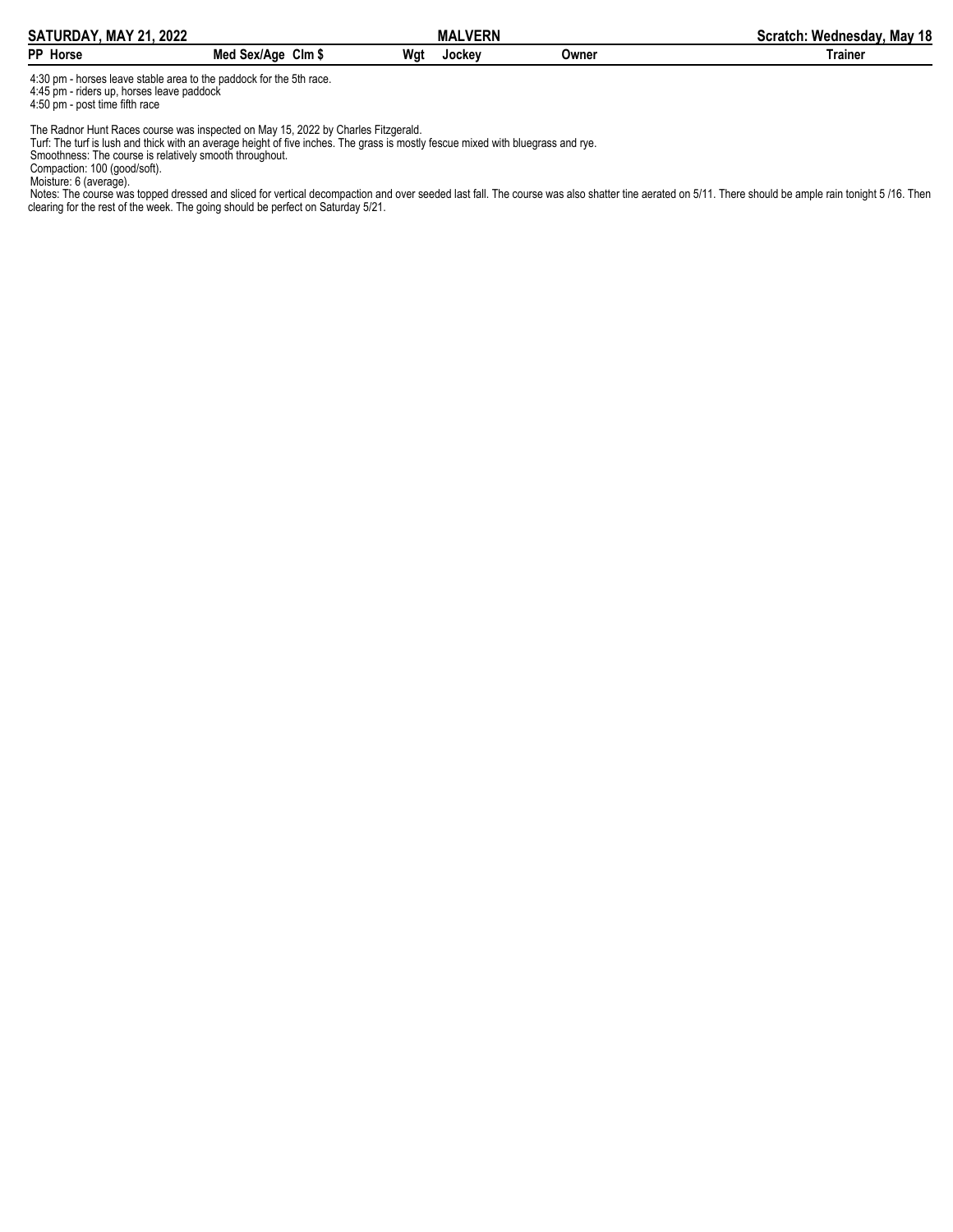## **RACE MEET INFORMATION SHEET**

**Meet:** 88th Radnor Hunt Races **Date:** May 21, 2022 **NSA Post Time:** 2:10 p.m.

**Physical Address:** Radnor Hunt, 826 Providence Road, Malvern, PA 19355

**Contact Name/Telephone No:** Suzanne Regnier / 610-388-8308 --- Skip Achuff / 610-299-9095

**Airports:** Philadelphia International Airport (PHI) is about 30 minutes from Radnor Hunt Races.

New Garden Aviation Inc, Toughkenamon, PA For information call 610.268.2048 Chester County Airport, Coatesville, PA For information call 610.384.9000 Brandywine Airport, West Chester, PA For information call 610.692.6100

**Food Service at Races:** All-day buffet and bar in the Foxes Den for participating horsemen. Non-participating horsemen can purchase passes for \$100per person up to two tickets. Make reservation through Brooke Patone by May 17610-388-8383. All welcome Complimentary hot dogs and hamburgers will also be provided for horsemen in the stable area.

**Race Day Activities**: Themed tailgate competition, Clydesdale Parade, Carriage Parade, Radnor Hunt Fox Hounds Parade

**Credentials Needed:** NSA Horsemen lapel pins and NSA Hangtag. Entrance at Gate 2 only. Horsemen with runners are encouraged to watch the races from the first level of the Stewards' Tower or the Horsemen's Box next to the winner's circle.

Horse Related: Stabling Temporary – No bedding provided. Contact Person / Phone No. – Skip Achuff (610) 299-9095 Hot Water – No Electrical Outlets – No Veterinary Assistance – Dr.Jeff Witwer / Dr. Morgan Adams Overnight Accommodations – Yes (Call Skip Achuff: (610) 299-9095) How Many Races – 6

## **Hotels, Motels B&B's:**

| General Warren Inne, Malvern, PA610.296.3637  | Courtyard Marriott, Wayne, PA 610.687.6633       |
|-----------------------------------------------|--------------------------------------------------|
| Hampton Inn, Frazier, PA 610.699.1300         | Hilton, King of Prussia, PA 610.337.1200         |
| Homewood Suites, Malvern, PA 610.296.3500     | MacIntosh Inn, King of Prussia, PA. 610.768.9500 |
| Sheraton, King of Prussia, PA 610.337.1200    | Summerfield Suites, Malvern, PA, 610.296.4343    |
| Valley Forge Marriott, Wayne, PA 610.647.6700 | The Desmond, Malvern, PA800.575.1776             |

**Directions:** *From Philadelphia Airport*: Take 1-95 South to I-476 toward Plymouth meeting. Exit onto PA Route 3 West. At the traffic light, turn right (north) onto Providence Road. After crossing Goshen Road at the four-way stop sign, look for Radnor Hunt and the racecourse on the left.